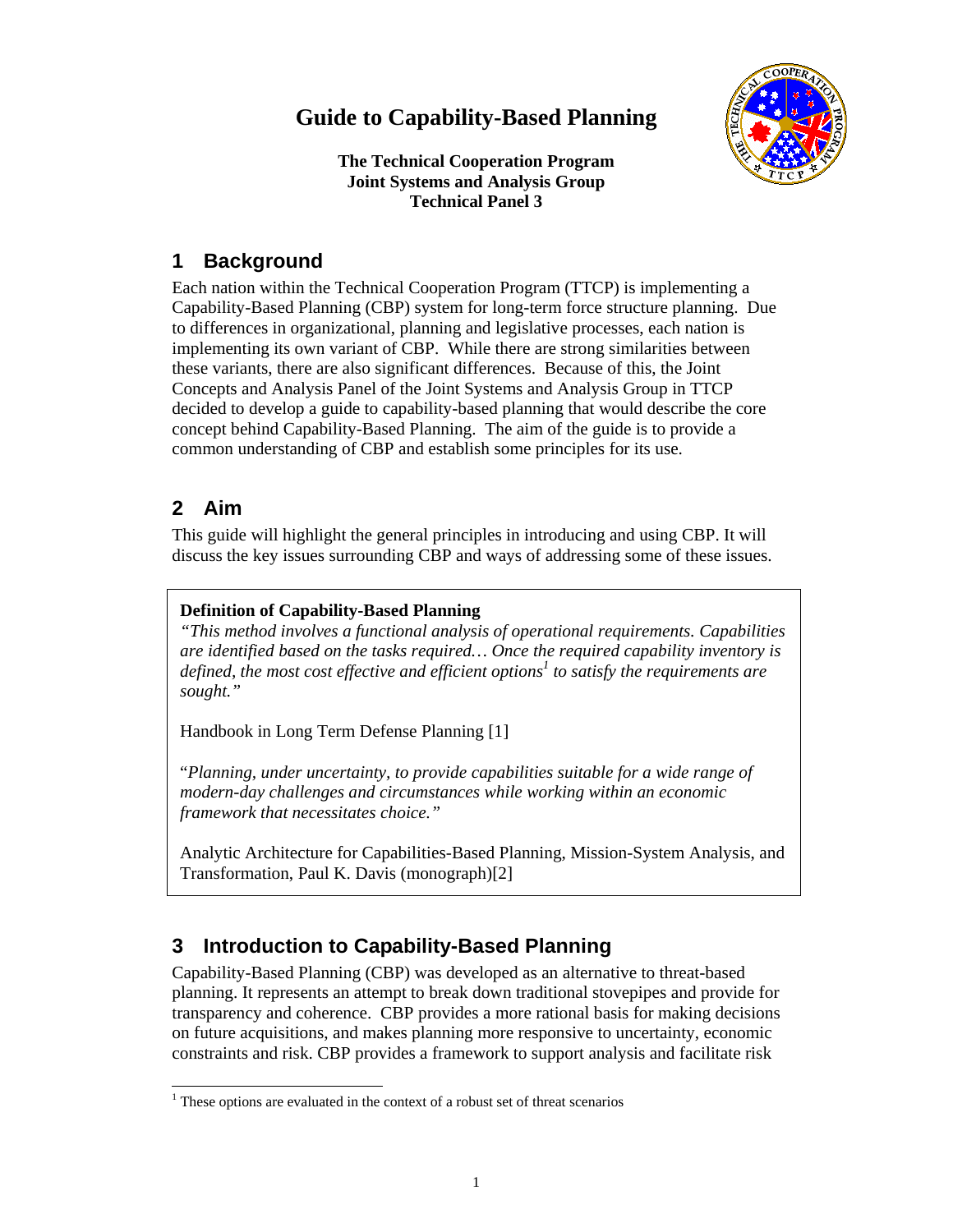management. It focuses on goals and end-states and encourages innovation. It starts by asking questions regarding *what do we need to do* rather than *what equipment are we replacing*.

As noted by Walker [3], "The concept of CBP recognizes the interdependence of systems (including materiel and people), doctrine, organization and support in delivering defense capability, and the need to be able to examine options and tradeoffs among these capability elements in terms of performance, cost and risk so as to identify optimum force development investments. CBP relies on scenarios to provide the context against which to measure the level of capability."[4]

CBP is a systematic approach to force development that aims to advise on the most appropriate force options to meet government priorities. The force options developed should meet strategic objectives, minimize cost and risk and comply with other constraints.

CBP has several major building blocks. First, as CBP is output oriented, it must have high-level capability objectives derived from government guidance. Second, CBP needs to consider the way in which the force will fight. This generally takes the form of top-level doctrine or some overarching operational concept. Third, CBP uses standard groupings - capability clusters or capability partitions to make the process more manageable. Fourth, the resulting capabilities are realized within available resources.

An "Operational Concept<sup>2</sup>" includes strategic, operational and tactical level employment concepts. These concepts must be validated because testing a force using an invalid concept will result in a force not suitable for its planned utilization. Innovative concepts that employ emerging technologies in new ways need to be considered. The use of personnel experienced in concepts and operations is critical to the successful implementation of CBP. Thus, CBP is "*concept-led*".

Defense capability should be assessed using plausible situations encapsulated in planning scenarios. These serve to provide context. Scenario types can be on a spectrum ranging from real world planning scenarios, through illustrative but real to the generic. Whichever type they are, these scenarios should reflect the type of tasks that the government may want its defense force to undertake, and should also be reasonably stressful for the force. CBP uses a wide range of scenarios to better prepare for the uncertainty in the challenge we face. The scenarios also provide a basis for developing goals against which capabilities are assessed.

Capability is generally tested against several scenarios over a number of time frames. The resultant insight into which scenarios drive which aspects of capability, and hence may need to be the focus of further analysis, is a beneficial spin-off of the process.

Capabilities, or the ability to perform a particular task, provide the common framework used for relating and comparing disparate elements of a defense organization. CBP relies on a structured view of the world to divide the organization into more manageable groupings. These groups are referred to as capability partitions.

 $\overline{a}$ 

 $2^2$  An Operational Concept describes how a force plans to operate in the future.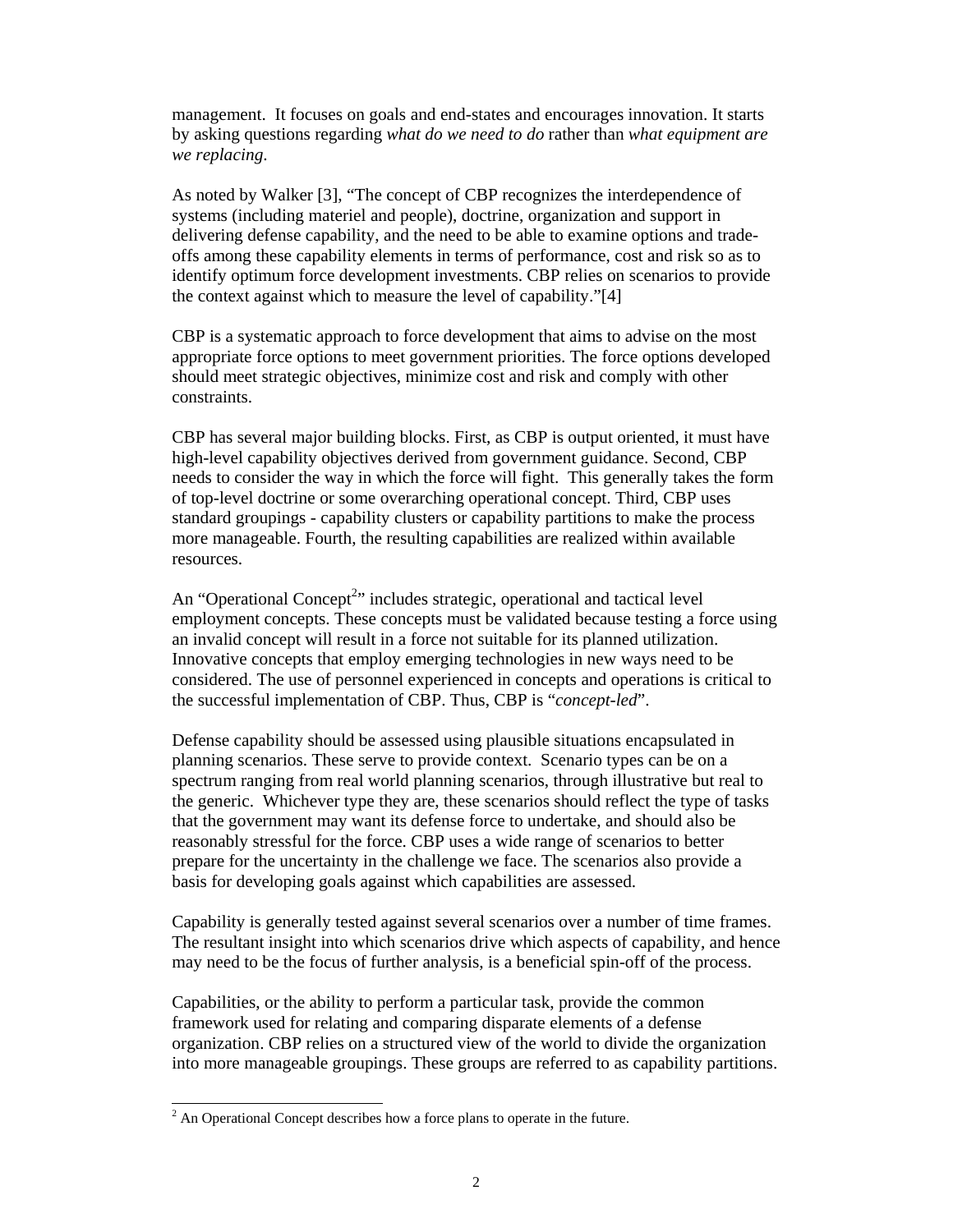These capability partitions are inevitably based around the ability to perform tasks, or to deliver effects, for example, "Control and Denial of the Underwater Battle-space".

When CBP is properly implemented one of the key benefits lies in its ability to help take the focus away from single-service stovepipes. This accrues from the need to usually use systems and concepts from multiple services to achieve each capability in the capability partition space. This joint focus encourages decision-makers to make judgements in the context of broad defense force goals rather than considering their own service when making capability decisions. CBP accomplishes this by providing a means to compare different options for achieving the same capability.

Capability-Based Planning provides a method for identifying the levels of capability needed to achieve the strategy, a problem common across many defense forces. With the assistance of scenarios, CBP explicitly connects capability goals to strategic requirements. These goals in turn allow for a holistic assessment of defense capability and hence the development of robust force options within the available budget to meet the range of contingencies expected by government.

## *3.1 Desired Outcomes*

The outcome of CBP should be an effective investment strategy that develops and sustains the capability priorities identified through the planning exercise. These capability development directions can then be used to prepare an integrated Capability Development Plan. A systemic approach will ensure both an audit trail and suggest a performance management framework.

## *3.2 An Illustrative Process*

Due to the complex nature of the problem being addressed and the analytical rigor needed, an incremental approach which develops a number of products on the way is probably most practical. The generic steps of the CBP process are shown in Figure 1 and the products should generally be the outputs of the steps in the process.

It starts with the overarching guidance, identifies capability gaps, explores options and ends with an affordable investment plan.

Most defense equipment is multi-role and thus contributes to several capability partitions. Thus it is important to share the information elicited in one capability partition with the others and to prepare analysis using consolidated force development options when providing insights on the final force structure.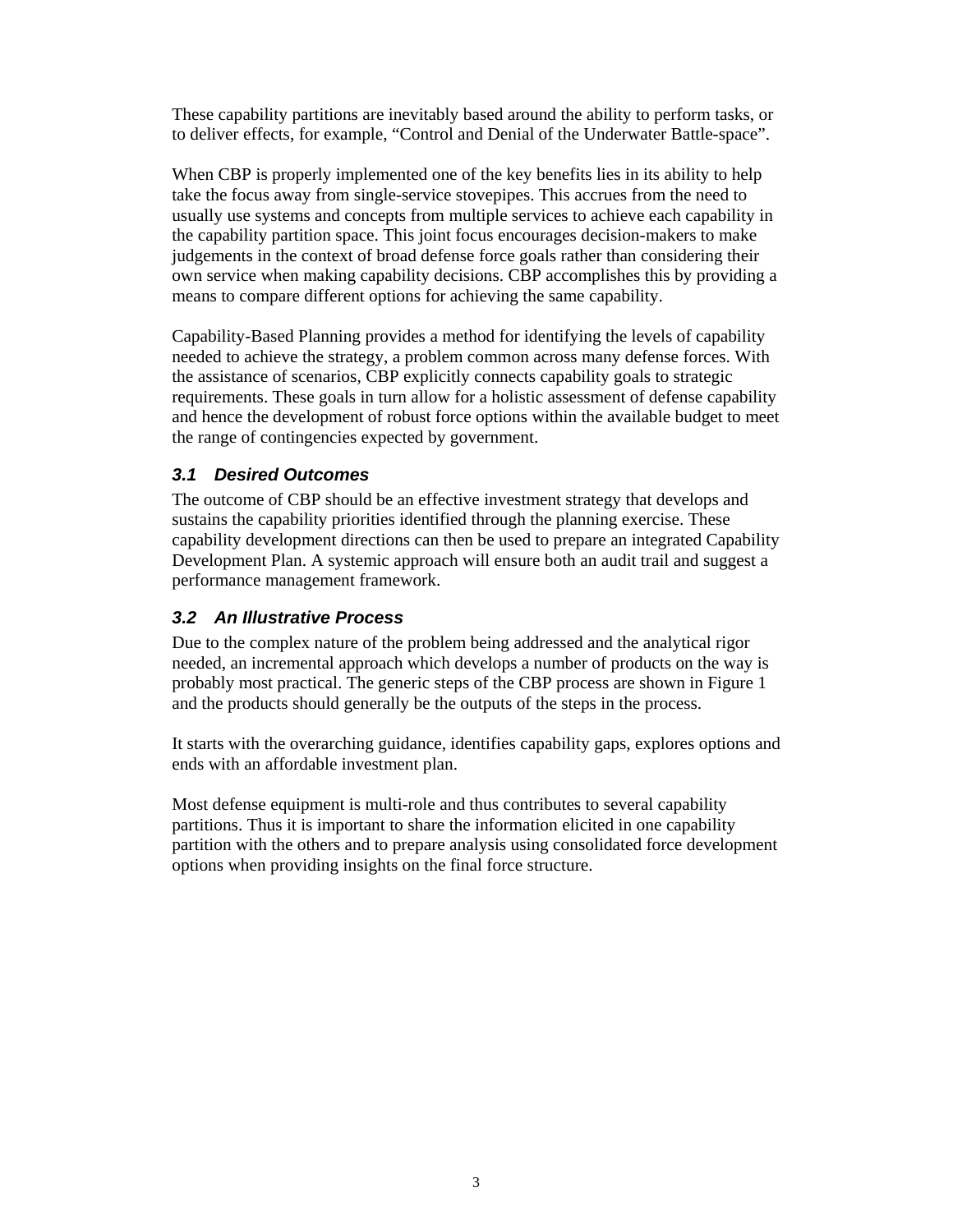

**Figure 1. Generic Process Chart of Capability-Based Planning**

l

### *3.3 Comparison with other forms of Capability Planning*

CBP has two fundamental differences from other forms of traditional Capability Planning<sup>3</sup>. First, it concentrates on what you need to do rather than what you have. Second, it attempts to move away from suggesting solutions too early in the process. The aim of delaying a decision on narrowing options is to encourage the development of more innovative alternatives and to help overcome simply replacing platforms and/or equipment with like-for-like. For example, it replaces questions such as "what options are there for new artillery?" with "how can we provide fire support to land forces?".

 $3$  For a more detailed description of alternative Capability Planning methods refer to Section 1.2. "Methods for Long Term Defence Planning" in "The use of Scenarios in Long Term Defence Planning"[3]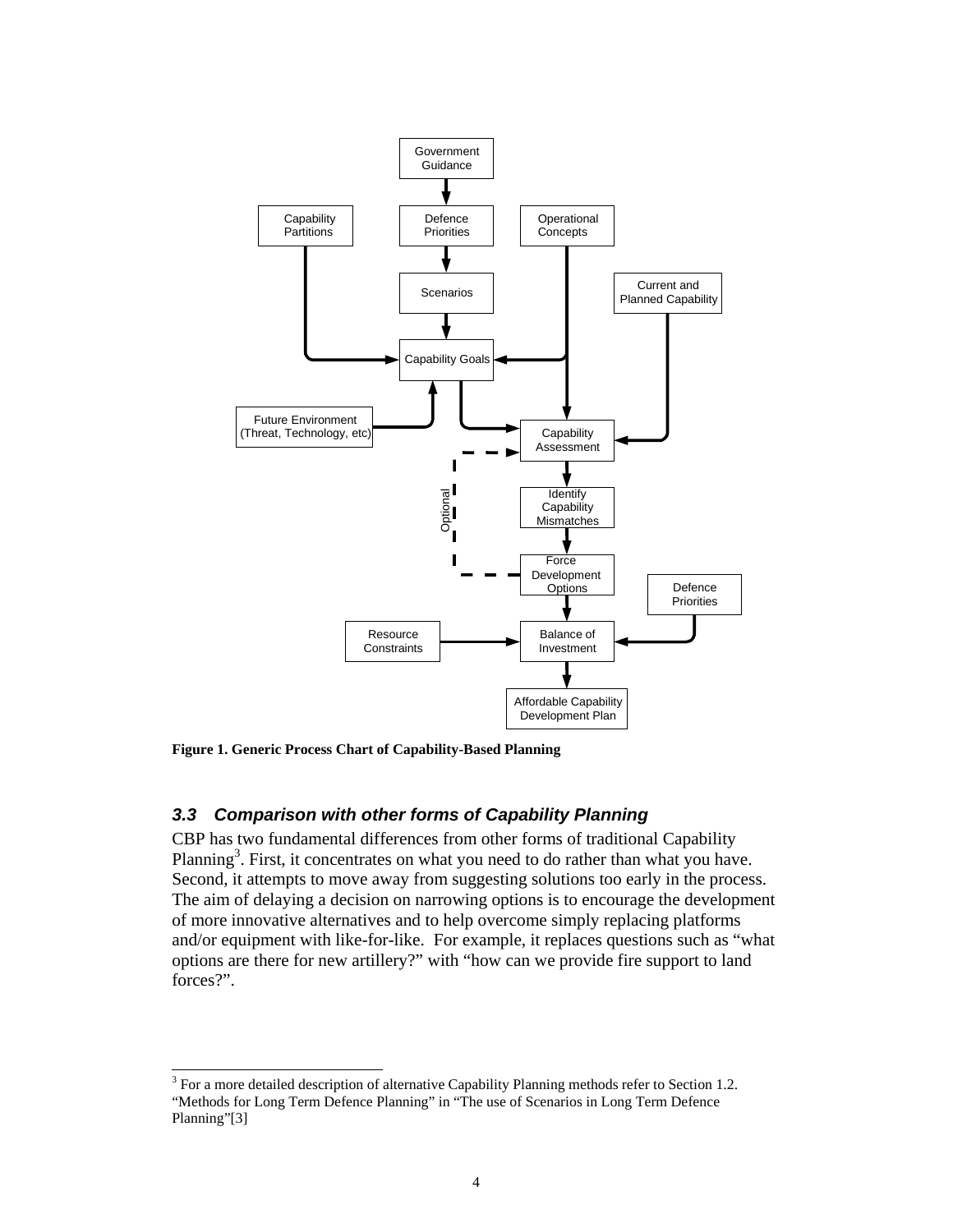## *3.4 Implementation*

The first step in implementing CBP is to establish an appropriate management structure and division of responsibility. Achieving this requires commitment at senior levels and without it the benefits of CBP will be limited. This is sometimes referred to as "institutionalizing" CBP. The goals of designing the CBP process should include the following:

- Determine who will do what work (effectiveness analysis, cost-benefit analysis, and tradeoff studies within and among capabilities);
- Determine who has responsibility for the outcomes (approval and coordination);
- Determine the resources required (for analysis, as well as R&D);
- Determine how long a planning cycle will take;
- Determine what the outcome or outcomes of the process will be;
- Determine the products to be produced; and
- Ensure the process meets constraints such as timeliness.

There are many inherent challenges involved in implementing a CBP process. These include:

- Pluralism among defense interests and the number of stakeholders;
- The need to reflect the coalition context within which operations will be undertaken;
- The need for cost estimates on a consistent basis, including costs for force elements that may not yet exist;
- Resource provision for both the development and execution of the CBP process. CBP may require the development of new tools such as force structure analysis tools and costing models, if not already in the national inventory.
- It can be difficult to work at the high level of abstraction required by CBP;
- Program alignment is problematic given differing timescales for generation of Capability components, e.g. people and equipment;
- The planning environment itself is subject to change with respect to:
	- Technology,
	- Defense policy,
	- Threat,
	- Resources, and
	- Management organization;
- Options and processes are constrained by government and public service requirements;
- Options may be constrained by ethics and values, and as a result the will to explore all the options in the option space may be lacking;
- Setting capability goals and assessing against them is difficult;
- CBP considers endorsed operational concepts to be input. Reflecting the potential benefits of emerging or novel concepts may be difficult.

### *3.5 Customers of Capability-Based Planning*

There are two main groups of customers to be considered when developing the products and processes of CBP: decision-makers and capability developers. These two groups of customers generally need different products owing to their differing requirements.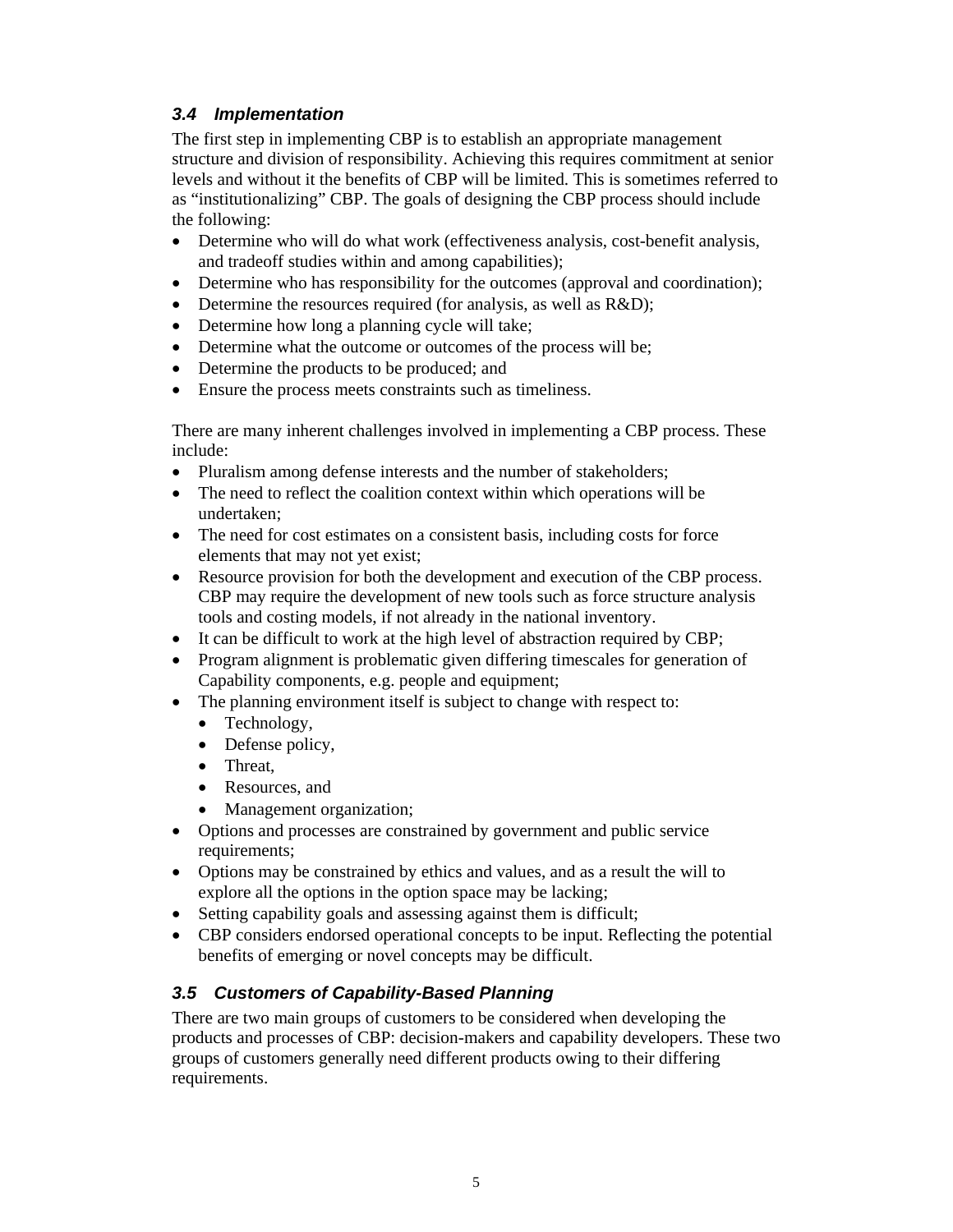Decision-makers are typically senior defense leadership and government officials. This is the group responsible for making decisions about trade-offs in defense capability development. Decision-makers will generally be interested in information such as how they can achieve their strategic objectives, what risk is there for defense due to various decisions or constraints and the impact of choosing a portfolio of options on capability.

Capability developers include the groups of planners who are required to implement the chosen initiatives and projects. Capability developers want to provide the best options to achieve capability goals and need to understand the synergies between their options and the rest of defense capability. Identifying these synergies is a complex and subjective task, but it will make success in CBP more likely.

### *3.6 Summary*

CBP has many strengths:

- CBP caters to a more diffuse and dynamic strategic environment;
- CBP links procurement decisions to strategic goals and provides an audit trail;
- CBP encourages innovation through moving away from determining equipment solutions prematurely; and
- CBP enhances the quality of information available to defense decision-makers and defense capability developers.

However, the process requires senior management commitment and the creation of an appropriate organizational context and the allocation of appropriate resources.

# **4 Guidelines for Capability-Based Planning**

The remainder of this document provides more detailed guidelines for aspects of Capability-Based Planning.

### *4.1 Stakeholder Identification and Involvement*

One of the first requirements for the successful implementation of CBP is stakeholder involvement. This must be achieved early in the process as the stakeholders generally control the information, resources and authority required to support CBP. The areas affected in Capability Planning are far reaching, ranging from strategic policy through to operations. It is important to identify these areas as early as possible to ensure that the stakeholders are involved and their requirements are considered from the outset. Stakeholders will generally include the groups responsible for the information in the section detailed below*, Inputs to Capability-Based Planning*.

Stakeholders must be included in CBP to ensure that their requirements and concerns are considered. Key stakeholders will eventually control the CBP process, and it is therefore important that they feel they have ownership of it. It is also important to ensure that stakeholders have an understanding of each other's perspective and an appreciation of the different, if not competing, requirements. The overall defense priorities promulgated by government and senior defense leadership should help to provide unifying vision.

Defense decision-makers may need to be convinced that CBP is useful for their work. Facilitated workshops involving key stakeholders in developing the process and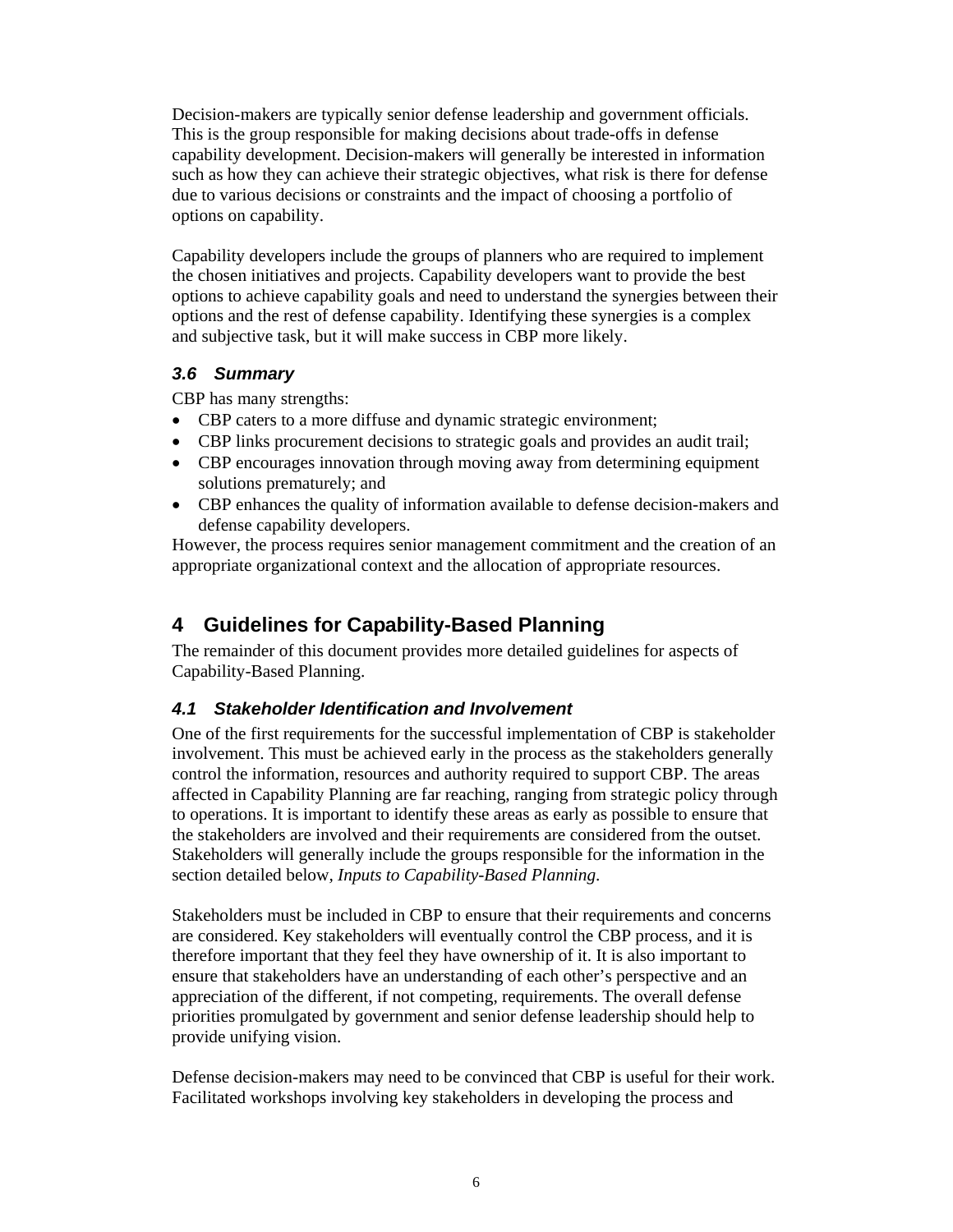understanding the product are useful in addressing this issue. The use of workshops provides a forum for the stakeholders to discuss their concerns and come to a common understanding of the process and other stakeholder requirements.

# *4.2 Inputs to Capability-Based Planning*

Capability-Based Planning requires a large amount of information to be successful. Desirable inputs include, but are not limited to:

**Objectives** 

- Strategic guidance that allows clear priorities and objectives to be associated with different scenarios;
- Understanding of the future strategic environment.

Context

- Information on future allied and adversary capabilities;
- Endorsed scenarios;
- Agreed operational concepts.

Constraints

• Programming requirements – capability balance, industry imperatives, scheduling, cash flow, projects, platforms, etc.

Framework

- Accurate information on all inputs to capability e.g.  $(FIC<sup>4</sup>, PRICIE<sup>5</sup>, and$  $DOTMLP<sup>6</sup>)$ ;
- Capability partition scheme.

Force Characteristics

- Characteristics of current and planned force elements;
- Lessons identified from operations and experimentation.

The format for these data should be easy to understand and easy to synthesize. This requires the development of detailed process descriptions, product templates and a common definition of terms.

## *4.3 Partition Design*

 $\overline{a}$ 

Capability partitions decompose the complex problem into more manageable pieces. This is necessary due to the scope of the problem; it is easier to work with the level of detail required for CBP by dividing capability into smaller groupings. The careful choice of capability partitions can also reduce the number of instances where defense equipment contributes to a number of partitions.

There are many ways to define the boundaries between capability partitions. Due to the complex nature of capability, none of them are ideal, but some are worse than others. Different parts of the organization will have different partitioning drivers; as a result one partition design may not suit the whole organization. For example,

 $4$  FIC are the Fundamental Inputs to Capability. FIC are an Australian construct with 8 groups being; Organization, Personnel, Collective Training, Major Systems, Supplies, Facilities, Support, Command and Management

<sup>&</sup>lt;sup>5</sup> PRICIE is the Canadian construct of Capability Inputs. PRICIE is the acronym for Personnel, R&D/Ops Research, Infrastructure & Organization, Concepts, Doctrine & Collective Training, IT Infrastructure, Equipment, Supplies and Services.

<sup>&</sup>lt;sup>6</sup> DOTMLP is the USA construct of Capability Inputs. DOTMLP is the abbreviation for Doctrine, Organization, Training and Education, Materiel, Leadership, People.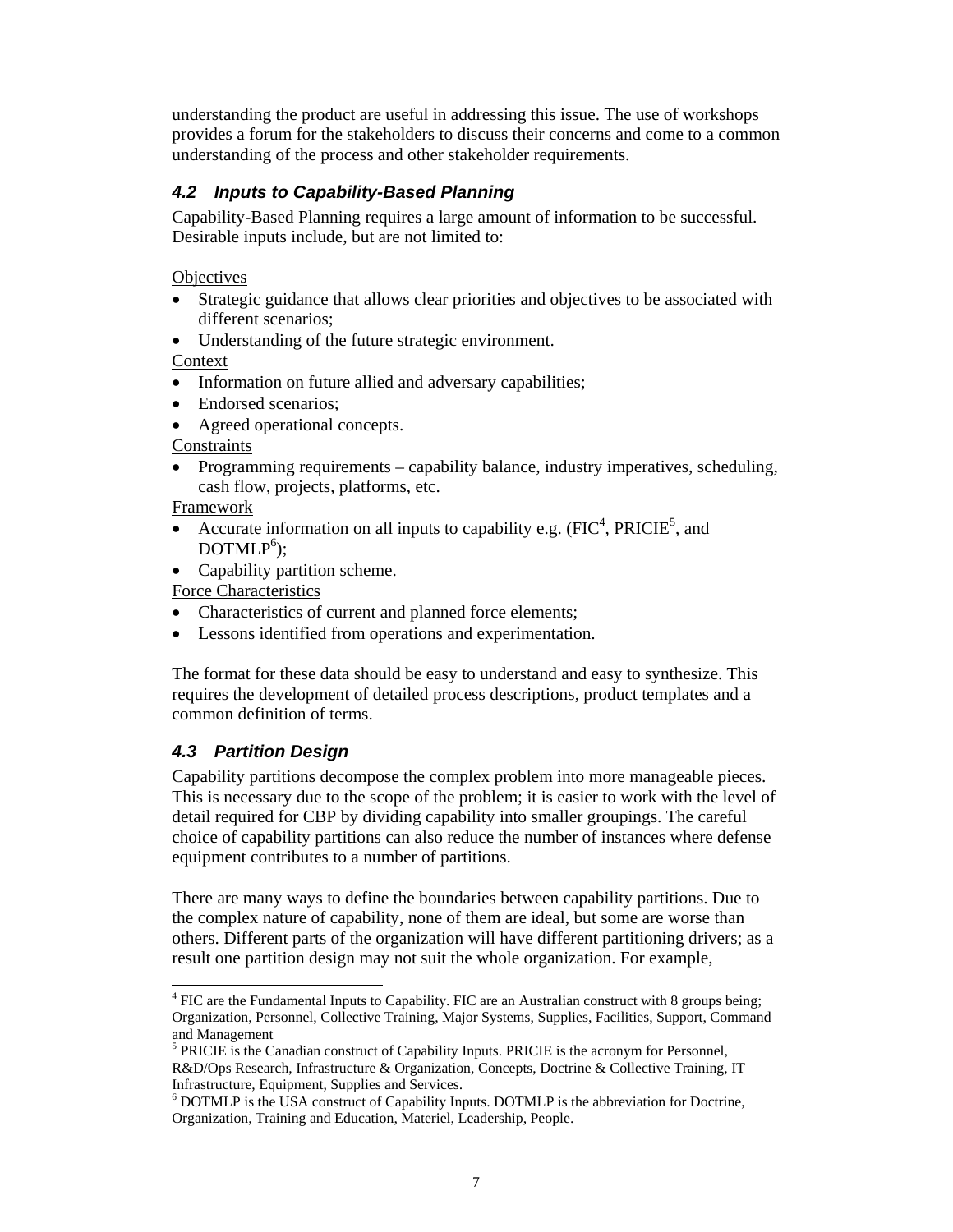capability partitions will generally be different from the groupings used for budgeting. One of the advantages cited is that CBP operates in the future timeframe. This helps to bridge organizational "stovepipes". Conversely, the budget process allocates money in accordance with current business line structures. When implementing the partition design it may be necessary to consider the trade off between applying one partition design across the entire organization and implementing different partition designs dependent on the needs of individual areas. For similar reasons, each nation may choose different ways to define its capability partitions, as each nation will have different requirements.

A key enabler for successful CBP is getting the partitions agreed by the key stakeholders. The capability development and strategic policy areas are of particular importance in this regard. As discussed later, these areas are generally responsible for setting capability goals, conducting capability assessment and developing options to reduce deficiencies. A common capability partition scheme in these areas will allow high level strategic goals to be more easily converted into capability goals and facilitate more meaningful dialogue between the two areas.

Vencel, Cook and Matthews [5] have developed a set of five heuristics for assessing Partition design, as shown in Figure 2.

| <b>Heuristic</b>    | <b>Explanation/Application</b>                                     |
|---------------------|--------------------------------------------------------------------|
| <b>Similarity</b>   | A domain (or domain set) should contain elements that have similar |
|                     | characteristics.                                                   |
| <b>Partitioning</b> | Domains (or domain sets) should be partitioned so as to minimize   |
|                     | the interfaces between the components of different domains (or     |
|                     | domain sets).                                                      |
| Aggregation         | A domain should be structured hierarchically in an appropriate     |
|                     | manner. There should be in the order of $7 + 2$ elements at each   |
|                     | level.                                                             |
| <b>Stable</b>       | The domain (or domain set) should be assembled from stable         |
| Intermediate        | intermediate components.                                           |
| <b>Forms</b>        |                                                                    |
| Form, Fit &         | The structure of the domain (or domain set) should resemble a      |
| <b>Function</b>     | related functional structure in the organization.                  |

#### **Figure 2. Heuristics for assessing capability partition design**

Potential problems with the use of capability partitioning need be overcome to permit the successful implementation of CBP. Most significantly, it is difficult to account for synergies and dependencies across partitions. Additionally, once information has been elicited within the partition it must facilitate aggregation to allow for whole of force considerations, or easy translation if the capability is used in a different partition. It will do little good if we replace old "stovepipes" with new, capability-based stovepipes!

### *4.4 Use of Scenarios*

Scenarios are a critical part of CBP as advocated in this paper. They provide the essential link between defense policy and capability objectives. The scenarios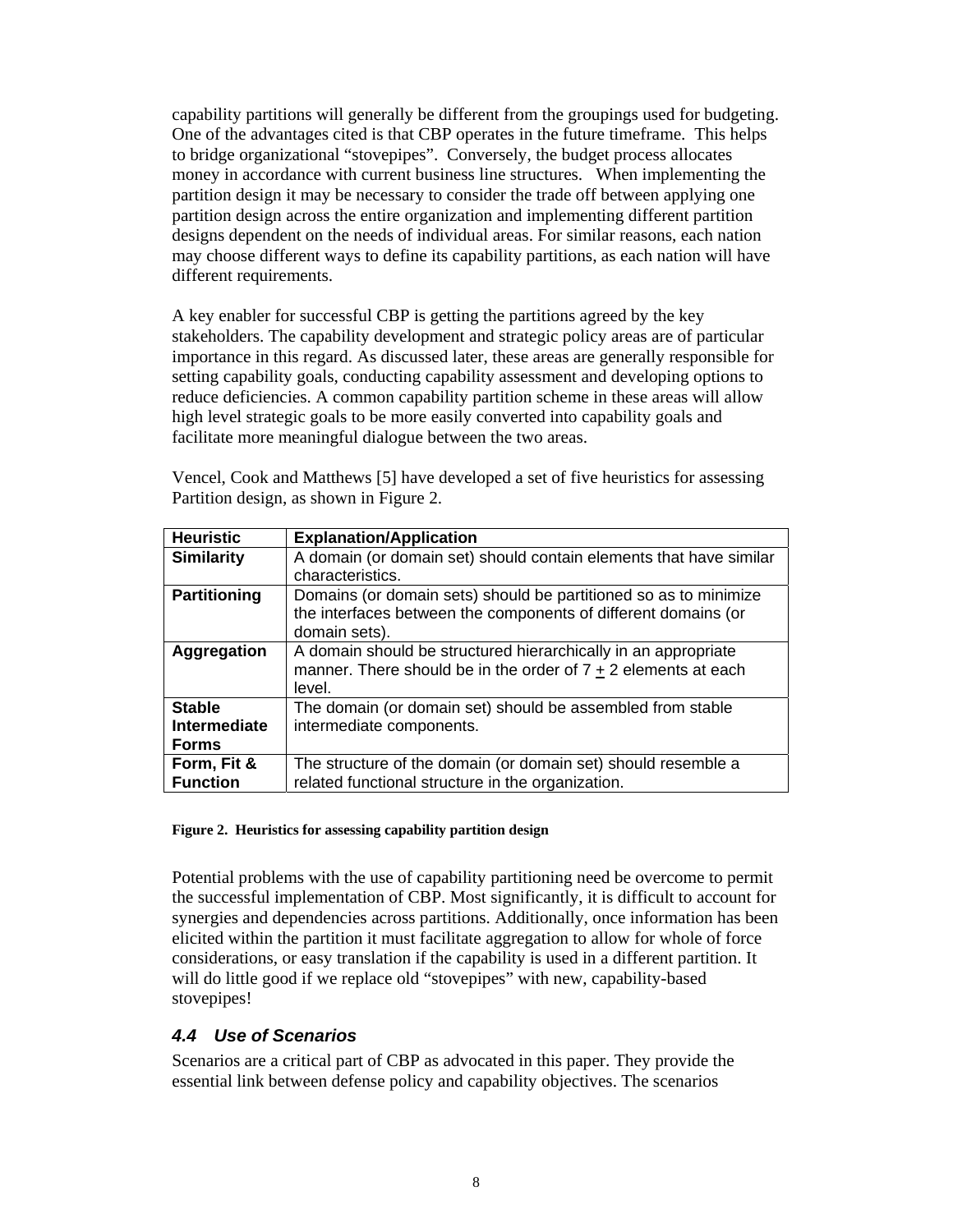employed should be common across the defense force, and should accommodate the range of all operation types that a government expects its forces to engage in.

The intent is not so much to use these scenarios as alternative futures or as exploration venues but rather to provide context. This use of scenarios assists in the development of realistic capability goals and the provision of a defense force that meets government requirements at a minimum cost. Scenarios should also ideally cater for a series of time frames to facilitate an assessment of capability through time, rather than at a single arbitrary point in the future.

It is important that a broad range of scenarios is used in CBP. The use of a limited number of scenarios or scenarios that are too similar will result in a defense force that is unable to cope with a wide range of circumstances. On the other hand, the use of too many scenarios will significantly increase the workload required for CBP.

To understand fully capability requirements and derive meaningful gap assessments, it is important to test a given force structure using scenarios that appropriately challenge the force. Scenarios that do not thoroughly test a force structure will not identify where weaknesses and problems exist and hence may contribute to proposing a force structure that is inherently unsuitable for a wide range of situations. Concurrency may also be a force determinant, and defense policy with regard to concurrent operations must be captured. This will determine which combinations of scenario types a force structure under assessment will need to be able to support.

Scenarios need to be developed at the operational level to aid in the refinement of capability goals. Developing capability goals based around the specific implementation of scenarios allows the incorporation of more detail and greater fidelity, thereby facilitating the use of constructive simulations and war games. This needs to be approached with caution. The capability planners risk altering the focus from what needs to be done to how to do it, which may constrain the range of possible solutions.

## *4.5 Capability Goals*

Goal setting provides the means for setting the desired level of capability needed to achieve the stated objectives. Goal setting is the hardest part of the process and requires a combination of imagination and subject matter expertise. These goals need to be developed across the same set of time periods for which planning scenarios have been identified, with the more distant time frames typically being more difficult.

As depicted in Figure 1, capability goals should be developed based on, amongst other considerations:

- Defense priorities;
- Partitions chosen;
- Threat appreciation;
- Scenarios used;
- The possible impacts of future friendly and threat technology, particularly disruptive change;
- Affordability;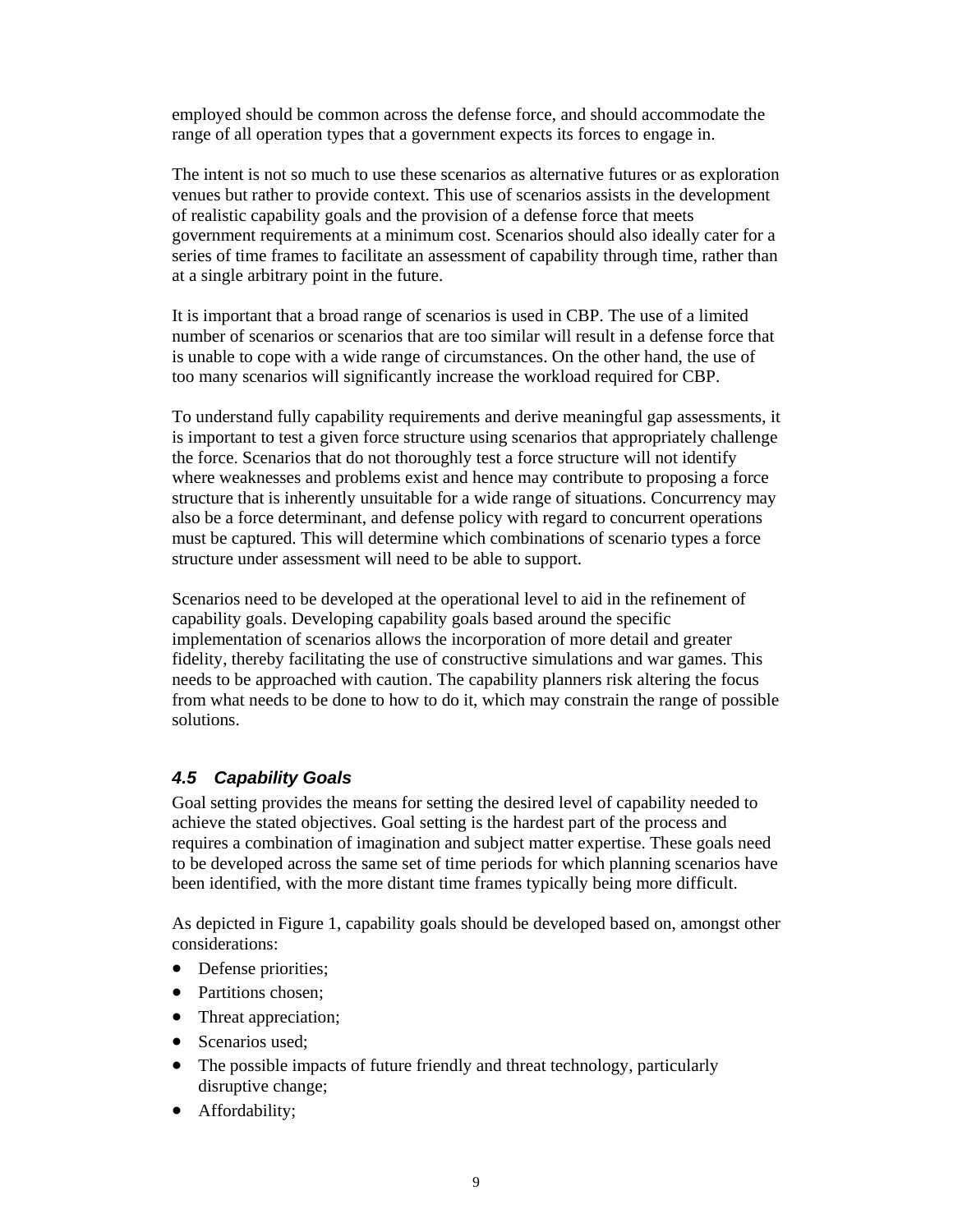- Risk (military, national power, concepts failure etc); and
- The concepts employed.

Capability goals should be determined based on ensuring success (appropriately defined) in the most stressing task facing a particular capability in a specific scenario. This helps establish the maximum capability level required and reduces the number of goals that have to be developed, and thus measured, for each capability. These goals will vary between campaigns and over time.

The classes of goals developed will vary; the UK in their CBP process identifies three classes of goals. The goals are:

- *Explicit*  The goal can be quantified from campaign analysis. For instance, in a scenario involving flood relief the airlift capability will have an explicit goal.
- *Implicit* The goal can be defined in terms of capabilities required to ensure the course of events seen in a model, war game or campaign could be followed, even though they may not actually be employed. For example, a warship conducting a blockade can stop a merchant ship to search it because it has the ability to damage or sink it. In any simulation of such an operation one would not expect to see merchant ships sunk, but success of the operation depends on the implicit capability to do so if required.
- *Enabling* The capability enables an implicit or explicit capability and can only be quantified when the solutions to those capabilities are understood. For a warfighting scenario, airlift capability would be an enabler allowing for the movement of combat and other assets to where they are required.

The goals developed will vary depending on the type of scenario tested; a capability with an explicit goal in one scenario may be an enabling capability in another.

A critical stage in establishing the goals is determining the level of aggregation to be used in the analysis. Higher levels of aggregation mean fewer (albeit more complex) goals and thus fewer assessments. These assessments will require analytical tools and subject matter expertise appropriate to more aggregated capabilities. Lower levels of aggregation result in more but simpler assessments, as the goals may be similar to requirement statements for individual systems performing single tasks. The risk with working at a lower level is that the presence of certain force elements or the need to perform certain tactical tasks may become an input assumption. The following example illustrates the above issue:

Suppose that a capability partition scheme has a 'sea control' capability. A suitable definition for this capability might be to achieve a certain level of survivability for friendly maritime platforms within a scenario. This could be assessed, but would require some form of maritime campaign model able to capture the contributions and interactions of the range of force elements that would contribute toward survivability.

An alternative approach would be to break down 'sea control' into a set of less aggregated capabilities such as 'track submarine'. However, doing so would presume an operational concept that requires submarines to be tracked and the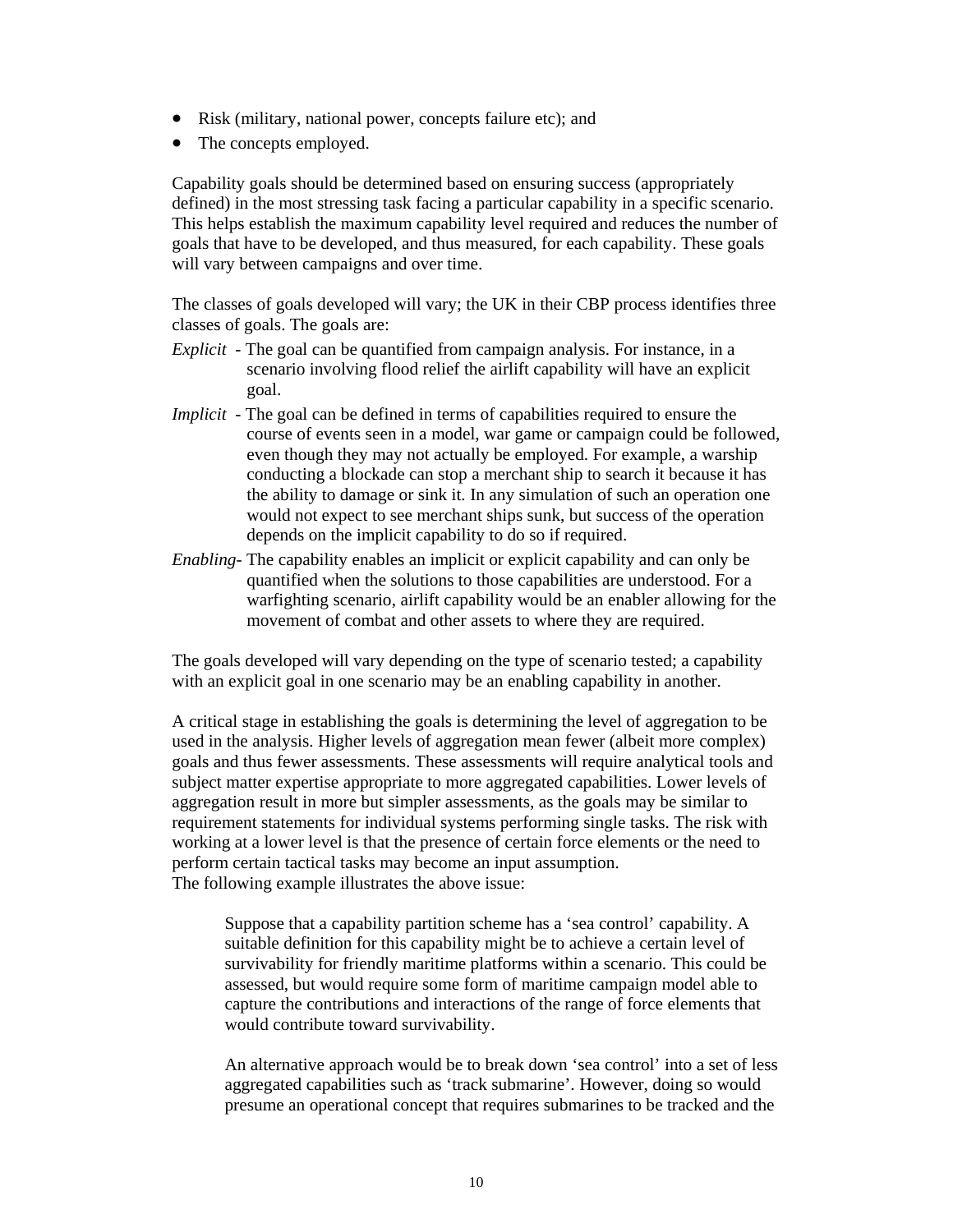presence of suitable assets (such as maritime patrol aircraft) in the deployed force. Although the lower level approach might be prejudging the operational concept it is likely to lead to simpler goals and easier assessments.

In the first case the goal, and associated metric, is likely to be complex. For example: *Force elements in area A to have probability of survival of B over duration C whilst subject to attack from surface, subsurface and air threats E, F and G*. This would require detailed analysis to evaluate.

In the second case goals would be simpler, for example: *Surveillance systems to have a probability of W of maintaining track on a submarine class X operating in area Y at a distance Z from friendly high-value assets.* The assessment of this goal will be easier to make and may be amenable to expert judgement.

### *4.6 Capability Assessment*

Capability assessment involves summing the various elements of the capability against the capability goals developed at various times in the future. The assessment should be derived from the most suitable method available, which could include analysis, outcomes from real operations and expert judgement.

It is important to assess capability from the near-term to the distant future. This is to allow for changes in defense capability to be tracked over time and to determine when changes occur. Some nations practicing CBP typically assess capability three or four times over approximately 15 years to strike the balance between excessive work and large gaps in the assessment.

An example capability assessment matrix is shown in Figure 3. The format presented below is one of a range of formats available for the presentation of results. Guidelines regarding the presentation of results will be discussed in more detail later.



#### **Figure 3. Example Capability Assessment Matrix7**

l  $7$  The meaning of the colours can vary for example Red- major deficiencies, Yellow- minor deficiencies, Green- sufficient capability and Blue- capability affluence.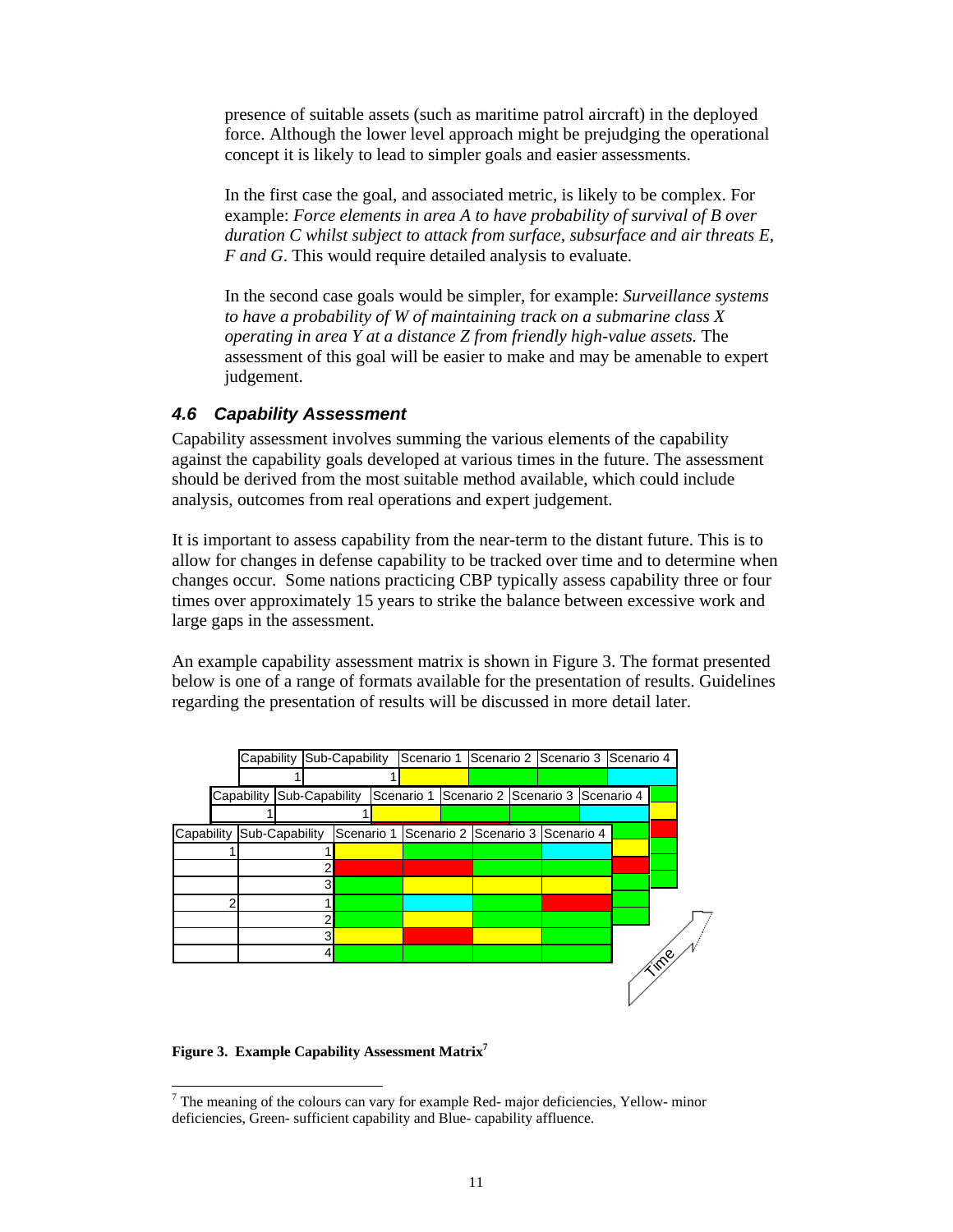Capability assessment needs to consider all of the inputs to capability and must allow for a whole of force picture to be developed. This requires an extension of the analysis from single scenario assessments of force structure to assessments that span multiple concurrent operations, where required by policy. This will lead to informed decisions as to the required balance among force elements in both the quality and the quantity dimension.

The identification of capability mismatches $\delta$  must be comprehensive, although the way each assessment is made should not be prescriptive. The use of objective analysis is preferred. In cases where objective analysis is of low quality or missing altogether, expert subjective judgement must be employed.

It is important to preserve an audit trail as to how assessments were made, including an assessment of their objectivity. This will help senior decision-makers understand the provenance and robustness of the evidence. The audit trail for the assessments comprises one part of the overall CBP audit trail, which is discussed further in section 4.10.

#### *4.7 Development and Costing of Force Development Options*

The development of realistic force development options is a key step in linking capability mismatches to the development of an affordable capability development plan. The development of force development options is a complicated task, which requires the input of subject matter experts and skilled staff.

Force development options are developed to mitigate the capability mismatches identified in the assessment stage. Options should be defined in sufficient detail that they could be assessed against the relevant goals<sup>9</sup>.

One of the most difficult areas in developing force development options is in obtaining realistic costs, especially for options in the longer time horizon or when considering new capabilities. These costs should be whole-of-life to help in the comparison of options with different spend spreads. Whole-of-life costs recognize that the majority of defense costs are in through-life support rather than in acquisition.

The full costs of changes in capability are needed to make a valid comparison of force development options in balance of investment analysis. Some force development options may impact across a range of capability partitions. In particular, options involving multi-role platforms/systems will have secondary effects on other capability areas. Therefore, costings need to take account all of the defense capability implications, not just the direct cost of the particular options. An illustration might be the comparison of 'trading in' a large air defense (AD) frigate, which is also capable of both anti-submarine warfare (ASW) and anti-surface warfare (ASuW), for a smaller vessel capable only of AD. The cost benefits accruing from purchase of a fleet of smaller vessels must be offset by the cost of regaining the lost ASW and ASuW capability by some alternative means (assuming those capabilities are still needed).

1

<sup>&</sup>lt;sup>8</sup> Mismatches could refer to gaps or excesses. Identifying areas where excess capacity is present is important in an era of constrained resources.

<sup>&</sup>lt;sup>9</sup> This must involve studying the implications across all inputs to capability (e.g.

FIC/PRICIE/DOTMLP) to ensure secondary and tertiary effects are accounted for.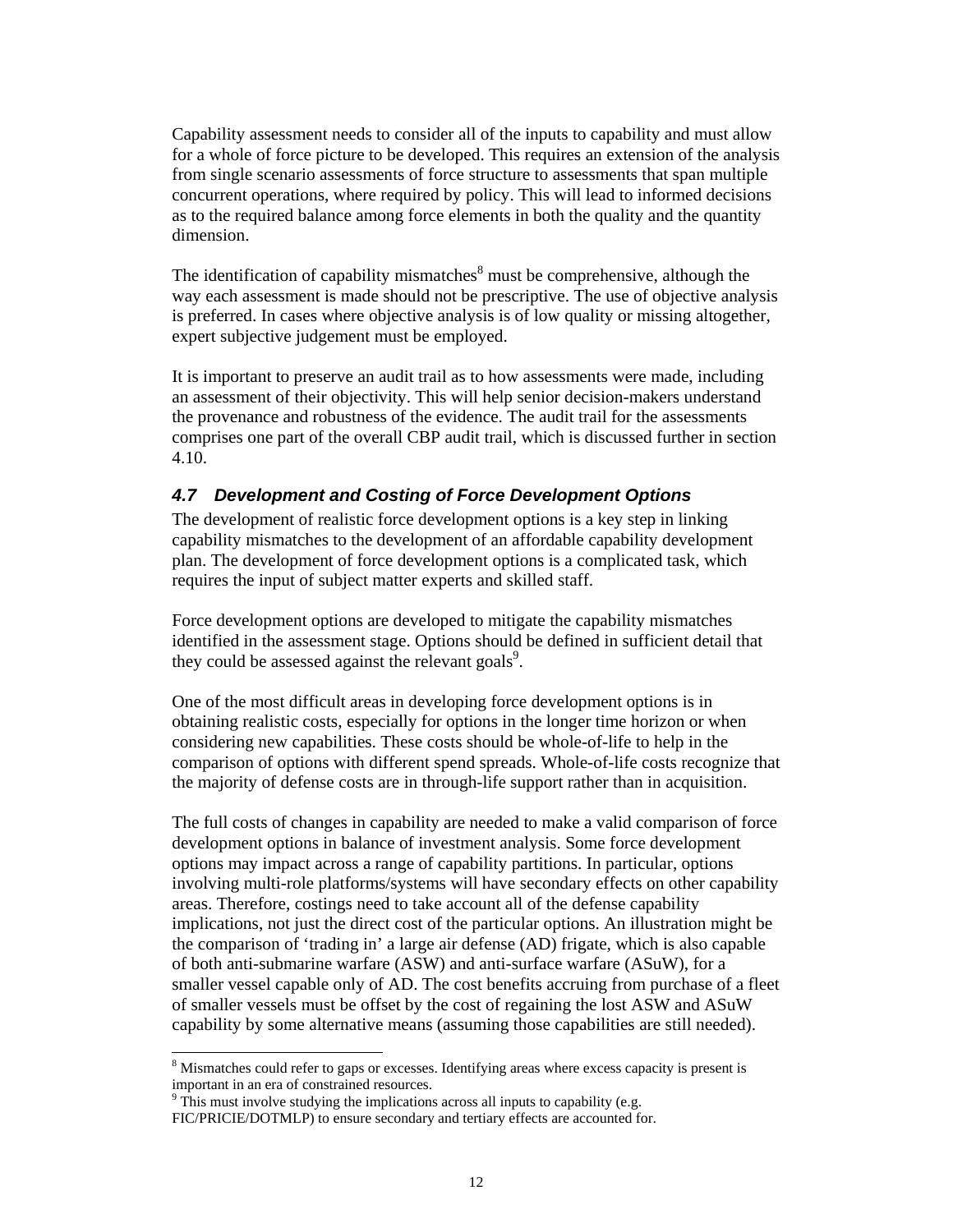Such an offset may negate any apparent cost benefits of the smaller vessel when considered in isolation; indeed, it could be that the cost of regaining the lost capabilities exceeds the cost of the original platform being traded-off<sup>10</sup>.

### *4.8 Balance of Investment*

Balance of Investment (BOI) involves evaluating the requirements of the defense force in terms of cost, capability and schedule within applicable constraints. It requires the synthesis of the key findings developed across all capability partitions. Out of the BOI exercise, a framework for investment should be developed. This serves as the basis upon which defense develops its strategic investment or capability development plan.

The BOI process is generally conducted only once for each iteration of the CBP process, due to resource demand, and covers all applicable time frames. It integrates the key findings developed across all capability partitions including those of cost by year and capability.

BOI can either use an analytical framework or, more usually, a 'facilitated committee process'. Within that process, decision-makers confront the issue of allocating a limited budget to the proposed force development options to achieve the capability goals. A precursor prioritization of capability goals and mismatches can help identify areas requiring special attention.

The committee process is used because tools and techniques have not and probably cannot be developed which can combine all the information required for BOI. Within single capability partitions, however, optimization tools exist and can support the process. Similarly, decision support tools can be of great benefit in structuring the problem, helping facilitate discussion and developing potentially feasible solutions. The committee process also acknowledges that decision-makers bring their own experience and knowledge to the process and ultimately they are responsible for making decisions.

### *4.9 Presentation of Results*

 $\overline{a}$ 

The output of the Capability-Based Planning process needs to be carefully developed to ensure that the information presented is useful in making decisions. The information should preferably be presented in a simple and easily understood way that avoids aggregation of assessments so that the decision-maker can drill down to detailed descriptions. A presentation that summarizes an area of defense capability as

<sup>&</sup>lt;sup>10</sup> In principle the cost of a given capability can be deduced from the cost of its constituent force elements. A number of practical problems arise, however, and become acute when evaluating cost across the entire defence programme:

<sup>•</sup> Many force elements—especially large platforms—contribute to more than one capability.

Most or all capabilities are provided by more than one force element.

<sup>•</sup> The many-to-many mapping between force elements and capabilities will be complex and highly subjective.

If one force element-capability need is changed, there will be significant effects on the costs of other capabilities.

Thus, attributing cost to capability (and hence determining the proportional cost to the budget of owning the whole of a capability) across the whole of defence would be a daunting and possibly unachievable task. But, since capability *per se* is not managed as a budgetary item, there is unlikely to be a real requirement to cost the whole of a capability.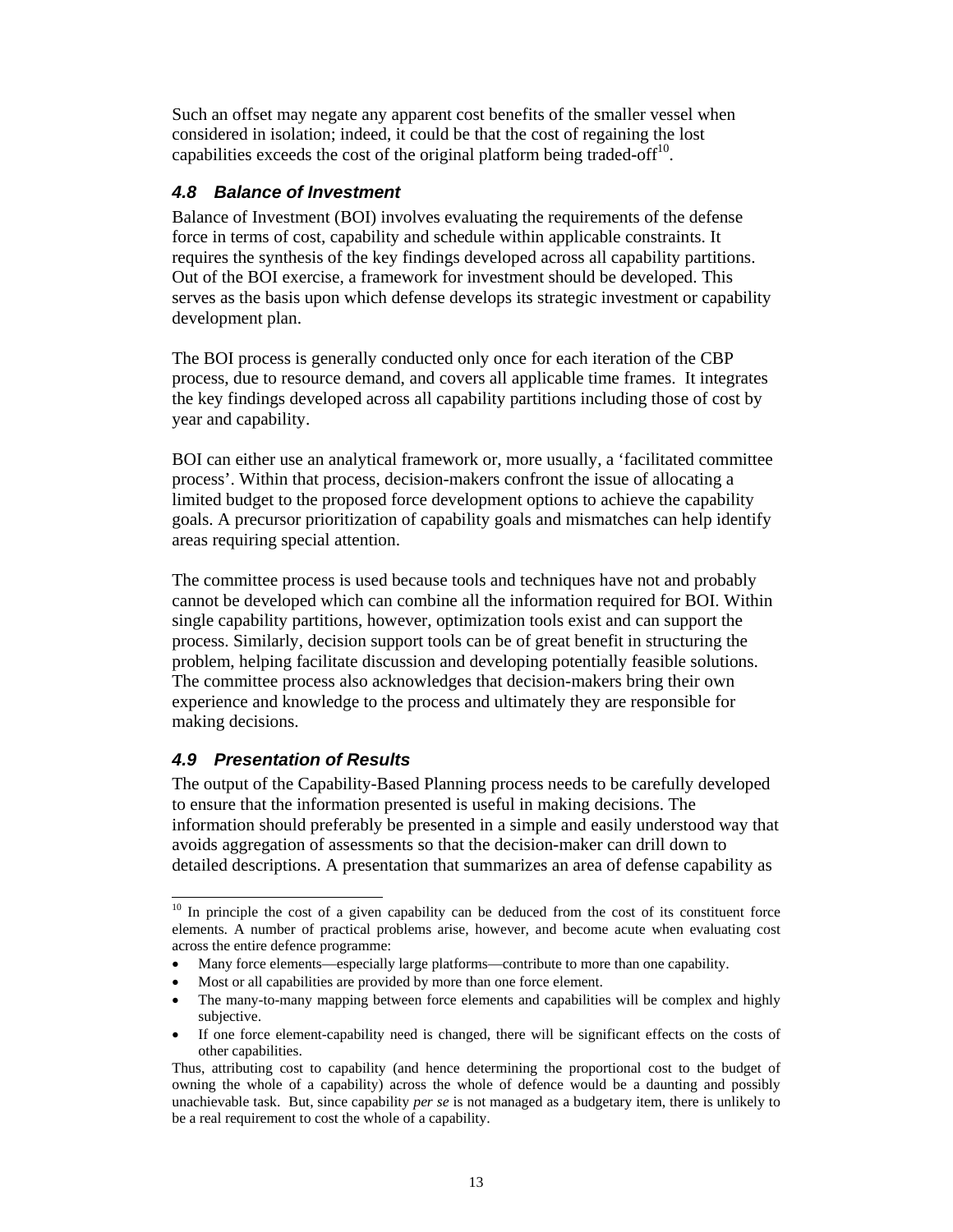red or deficient may hide one small deficiency or several major deficiencies. Any system developed for the presentation of results should be able to distinguish between the two situations. The ultimate aim of the presentation is to demonstrate the extent to which force development options meet (or exceed) the stated defense policy.

# *4.10 Audit Trail*

The development of an audit trail is essential to demonstrate the validity of the results and gain the confidence of decision-makers. The outputs from the CBP process will take many forms but will ultimately derive a capability development plan that includes traceability of decisions. The other outputs might include lists of scheduled projects supplemented by traffic light<sup>11</sup> summaries or more traditional formats such as impact statements or the pros and cons of alternative proposals. These types of reports require a substantial audit trail to provide the underpinning credibility of decisions and for government audit requirements. In designing the 'audit trail', however, it is important to decide ahead of time what types of questions would be asked in an audit. An audit trail may entail special data collection requirements.

# *4.11 Future Issues for Capability-Based Planning*

Several issues need to be investigated for the continued development of CBP. These issues generally involve changes to the way defense operates and/or tools available to defense capability developers. The impact of a network-centric force has potential consequences for the viability of capability partitions as defense equipment is used in novel ways that involve greater interaction between the equipments, thus making it more difficult to assess individual contributions. The use of operational and capability architectures has the ability to assist in CBP, particularly in linking CBP with strategic guidance and the warfighting concept. It may also assist in providing the more holistic view needed to assess network-centric forces.

Tools for knowledge management should prove useful in capturing, combining and displaying information. Measures of utility are required in order to place the BOI stages onto a more objective footing as without them it is difficult to articulate the merits of alternative approaches, especially when plans to address all capability requirements are likely to be unaffordable.

Any CBP process must also continue to evolve and demonstrate its relevance. Only in that way will senior leadership remains committed to the process and ensure that it is at the center of defense management and not relegated to being 'yesterday's initiative'.

# **5 Conclusion**

Capability-Based Planning can be used to derive a capability development plan for a robust defense force that meets strategic objectives. CBP involves the partitioning and assessment of defense capabilities. It provides a detailed picture of defense capability and helps defense to allocate its scarce resources among vastly different capabilities. It also provides a more flexible and cost effective basis for defense planning than likefor-like replacement of systems along single-service lines.

l  $11$  Traffic light presentations use the colours of traffic lights (ie green, amber and red) to show the performance (eg good, average, poor) of a range of options.